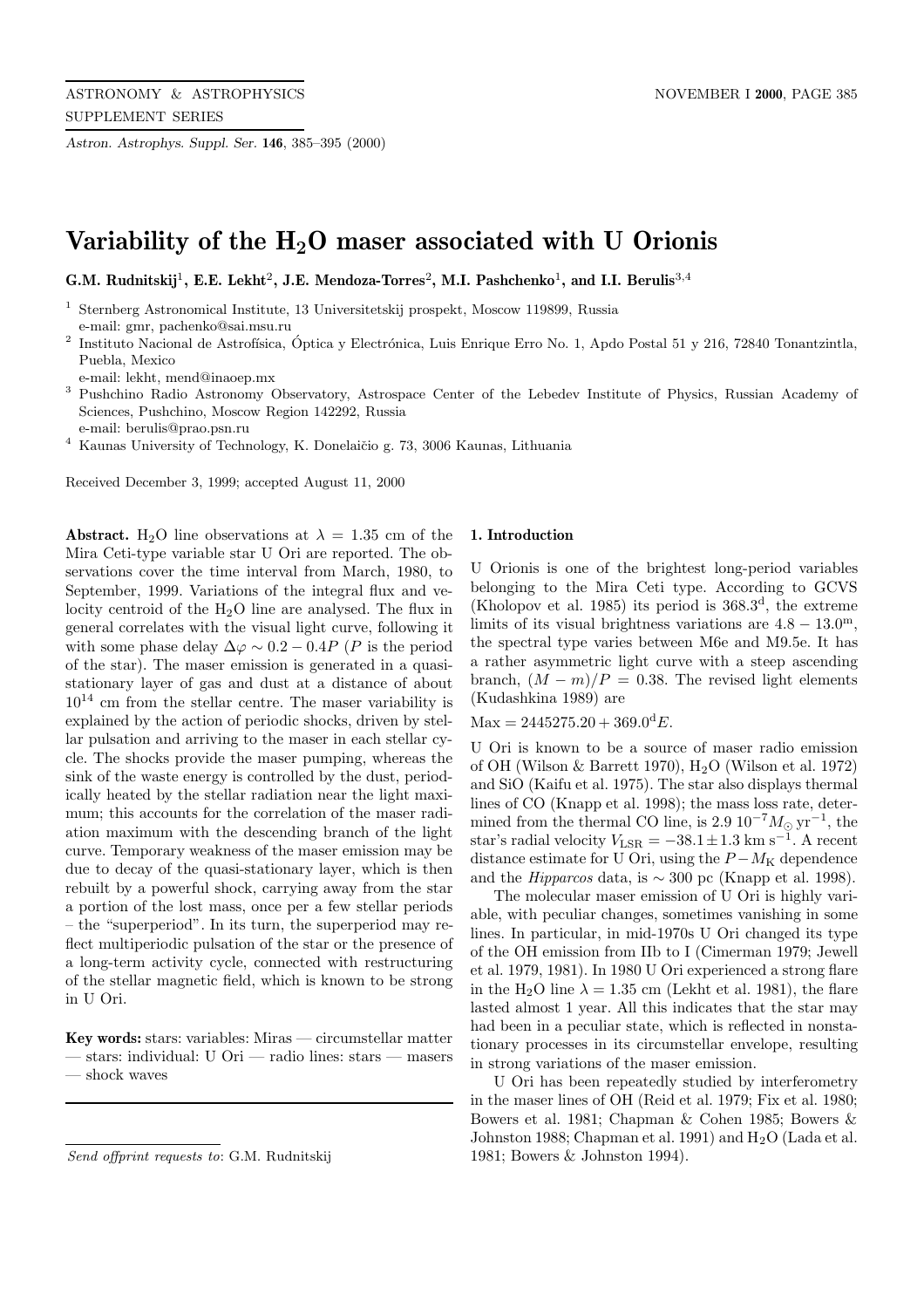

**Fig. 1.** The profiles of the H2O line emission of the star U Ori. Vertical scale (flux density in Janskys) is common to all the graphs on the same panel. Horizontal axis is the radial velocity with respect to the Local Standard of Rest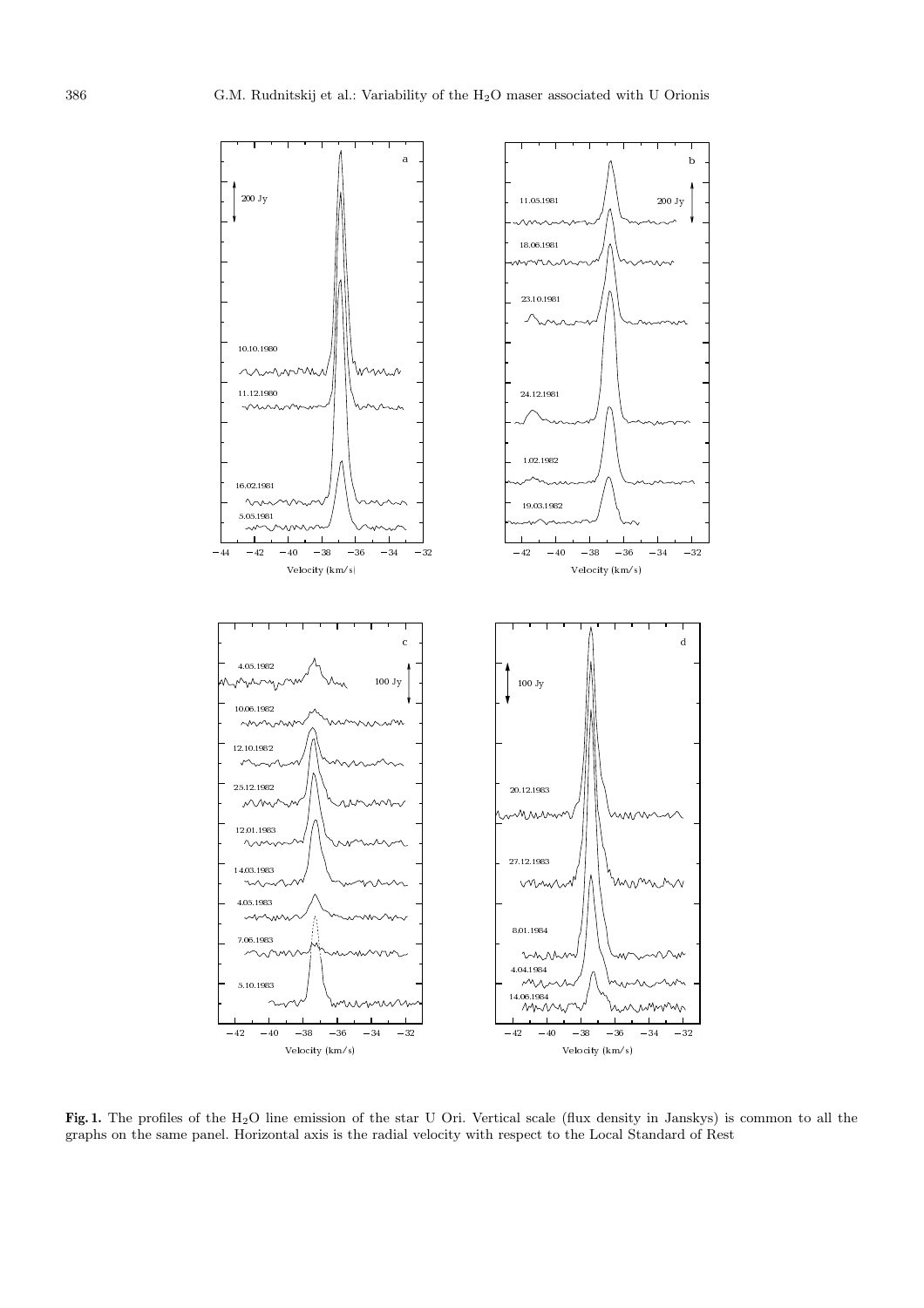

**Fig. 1.** continued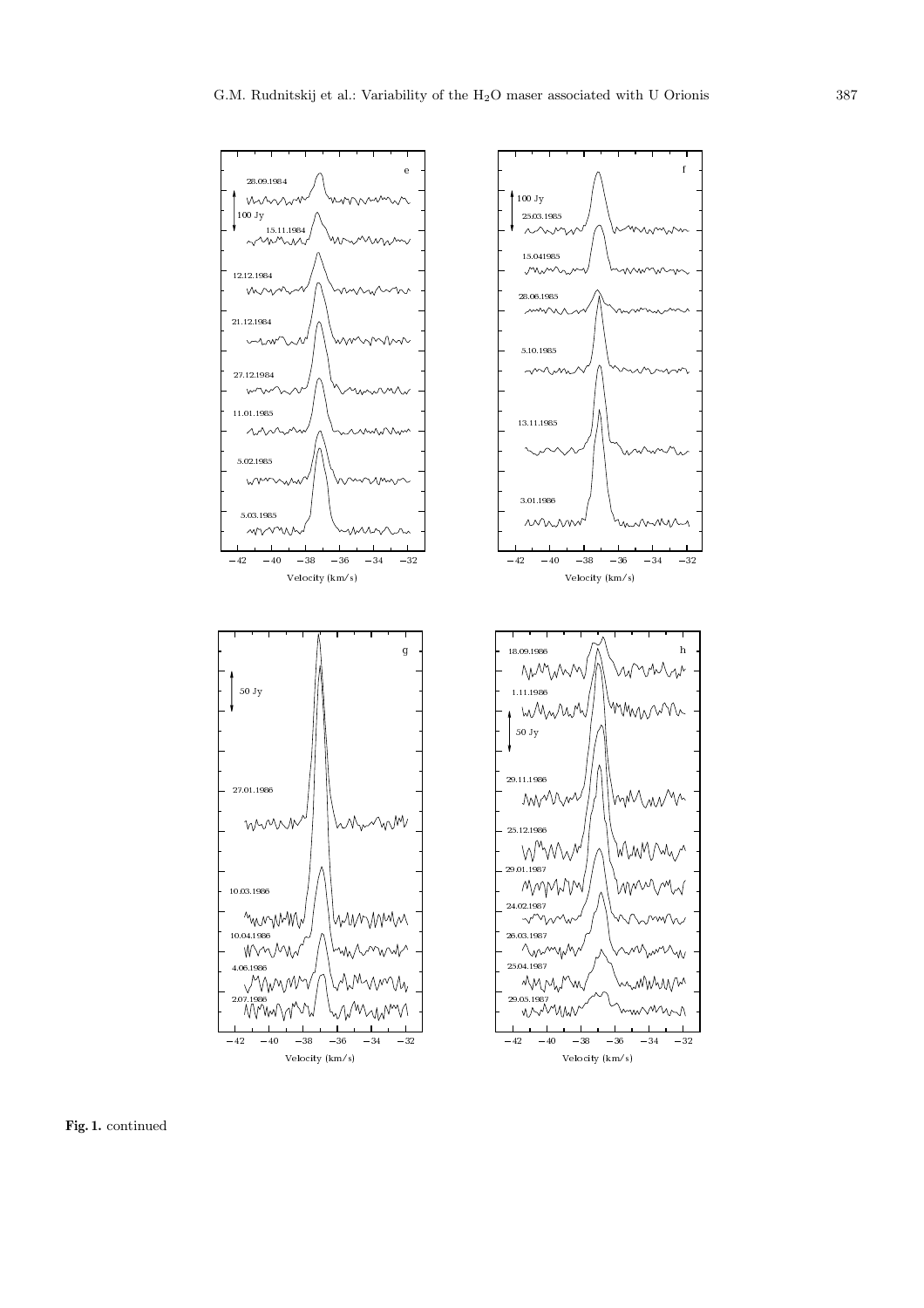

**Fig. 1.** continued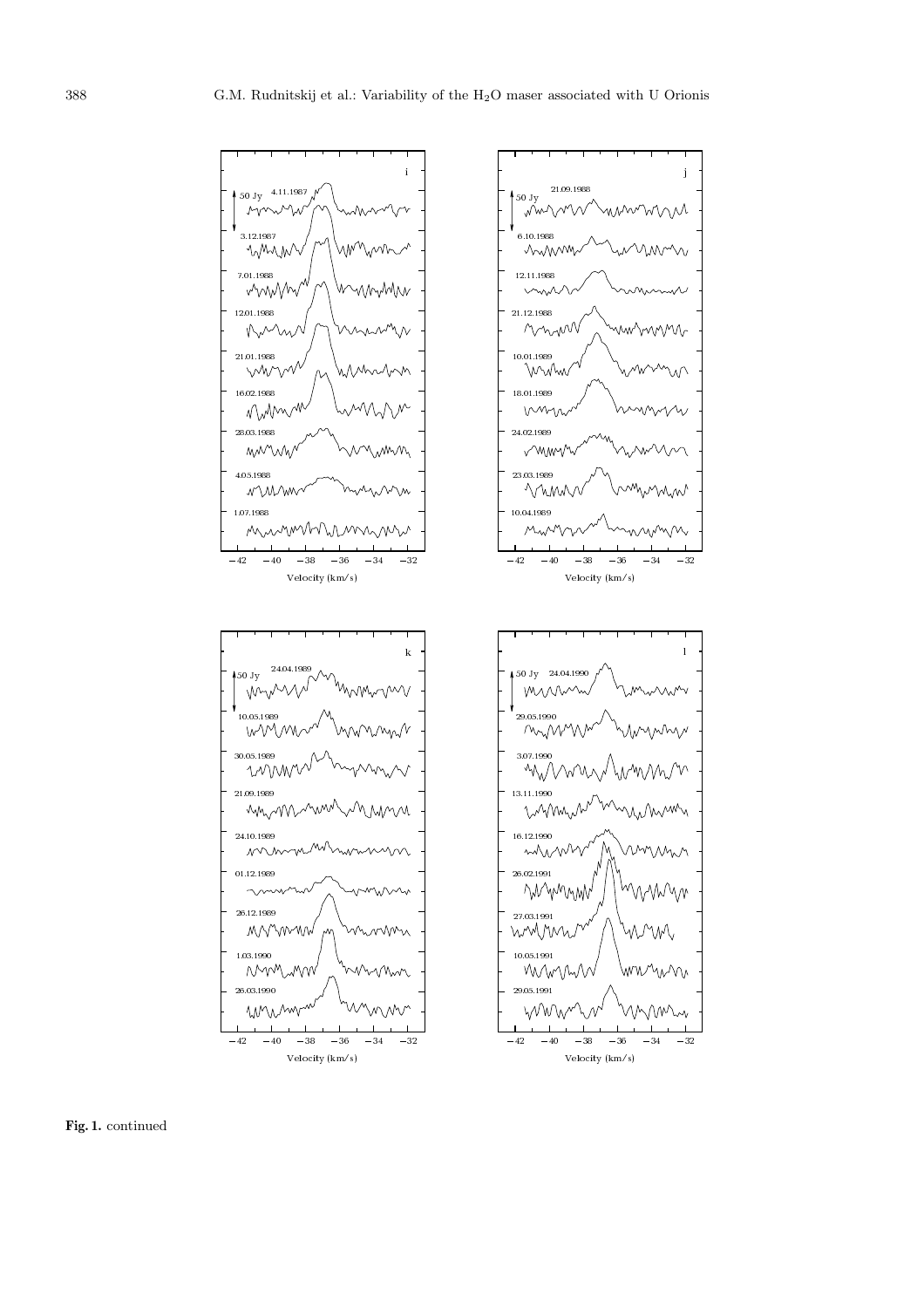

**Fig. 1.** continued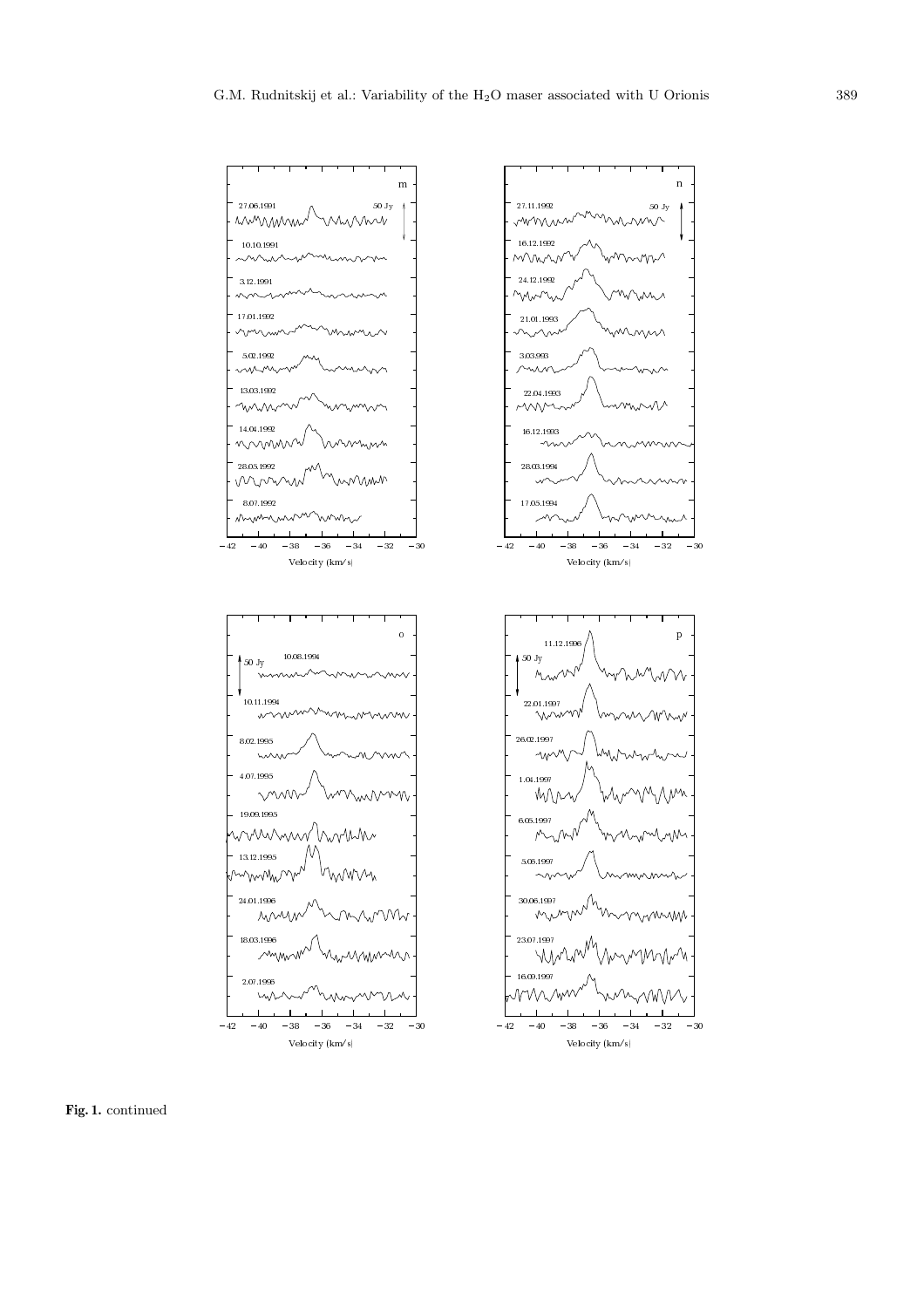



#### **Fig. 1.** continued

U Ori is one of the Mira Ceti-type stars that are included into our program of long-term monitoring of  $H_2O$ maser sources (Berulis et al. 1984; Esipov et al. 1999). We have been observing U Ori in the  $1.35$ -cm  $H<sub>2</sub>O$  line since 1980. Some intermediate results on this star were published in Lekht et al. (1981), Berulis et al. (1983, 1984, 1987, 1990, 1994), where we discussed earlier studies of other authors on the H2O maser variability of U Ori. In this paper we present the complete sample of all the  $H_2O$ spectra we obtained in 1980–1999, together with an analysis of the  $H_2O$  maser variability, comparison with the light curve of U Ori and with variations in other maser lines.

### **2. Observations and data presentation**

Our  $H_2O$  observations were carried out on the RT-22 radio telescope of the Pushchino Radio Astronomy Observatory (Russia). The details of the observational techniques and equipment were given by Lekht et al. (1995). The problem of radiowave absorption in the terrestrial atmosphere at the frequency of the  $H_2O$  line was discussed by Lekht et al. (1999) and Rudnitskij et al. (1999).

Figures  $1a-r$  present the profiles of the H<sub>2</sub>O line of U Ori. To get a more vivid idea of the overall maser activity, the same profiles are presented in the threedimensional form in Fig. 2. To construct them, we used the method described in our previous work on the  $H_2O$ maser star RT Vir (Lekht et al. 1999). The sensitivity at

the  $3\sigma$  level is on the average 10 Jy. The radial-velocity resolution of the spectra is  $0.101 \text{ km s}^{-1}$ . We used a 96channel filter bank spectrum analyser which allowed us to measure simultaneously a  $V_{\text{LSR}}$  interval of 9.7 km s<sup>-1</sup>. Since July 1997 the number of channels was increased to 128, yielding a one-time velocity coverage of 12.9 km s<sup> $-1$ </sup>. Most H2O spectra of U Ori were taken in the range from  $-32 \text{ km s}^{-1}$  to  $-42 \text{ or to } -46 \text{ km s}^{-1}$ . Unfortunately, for technical reasons and tight observational programme, it was not always possible to observe the more blueshifted part of the spectrum at  $-42$  to  $-46$  km s<sup>-1</sup>; therefore, our data on the very interesting, transient maser features in this interval are not complete, see next section.

Our observations cover a time interval from March 6, 1980, to September 29, 1999 (JD 2444305–2451451). The profiles of March and June, 1980, as well as those of June, August and September, 1999, when the peak flux density of U Ori in the H2O line was below 10 Jy, are not shown.

Figure 3 shows the variation of the integrated flux for the entire timespan of our observations. Vertical bars in the upper part of Fig. 3 denote the epochs of visual maxima of U Ori. These epochs are based on the visual light curves from the associations of variable star observers, French (AFOEV) and American (AAVSO). The maxima of the H2O maser emission are obviously correlated with the visual light maxima and follow them with some phase delay  $\Delta\varphi$ . In Fig. 4 the values of  $\Delta\varphi$  (expressed in fractions of the stellar light period  $P$ ) are plotted versus time.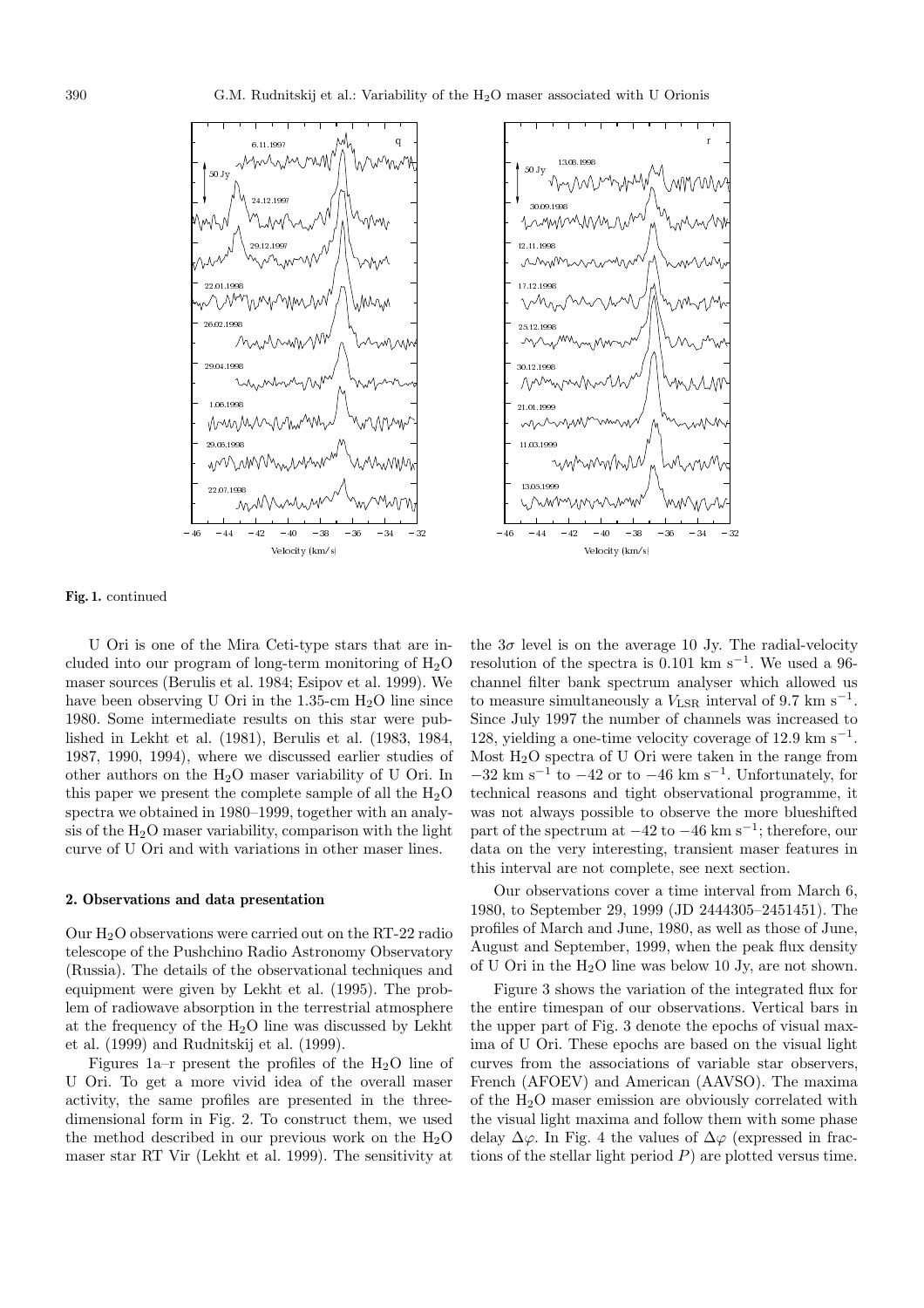

**Fig. 2.** Same as in Fig. 1, but in the three-dimensional presentation



Fig. 3. Time dependence of the integrated flux of U Ori in the  $\rm H_{2}O$  line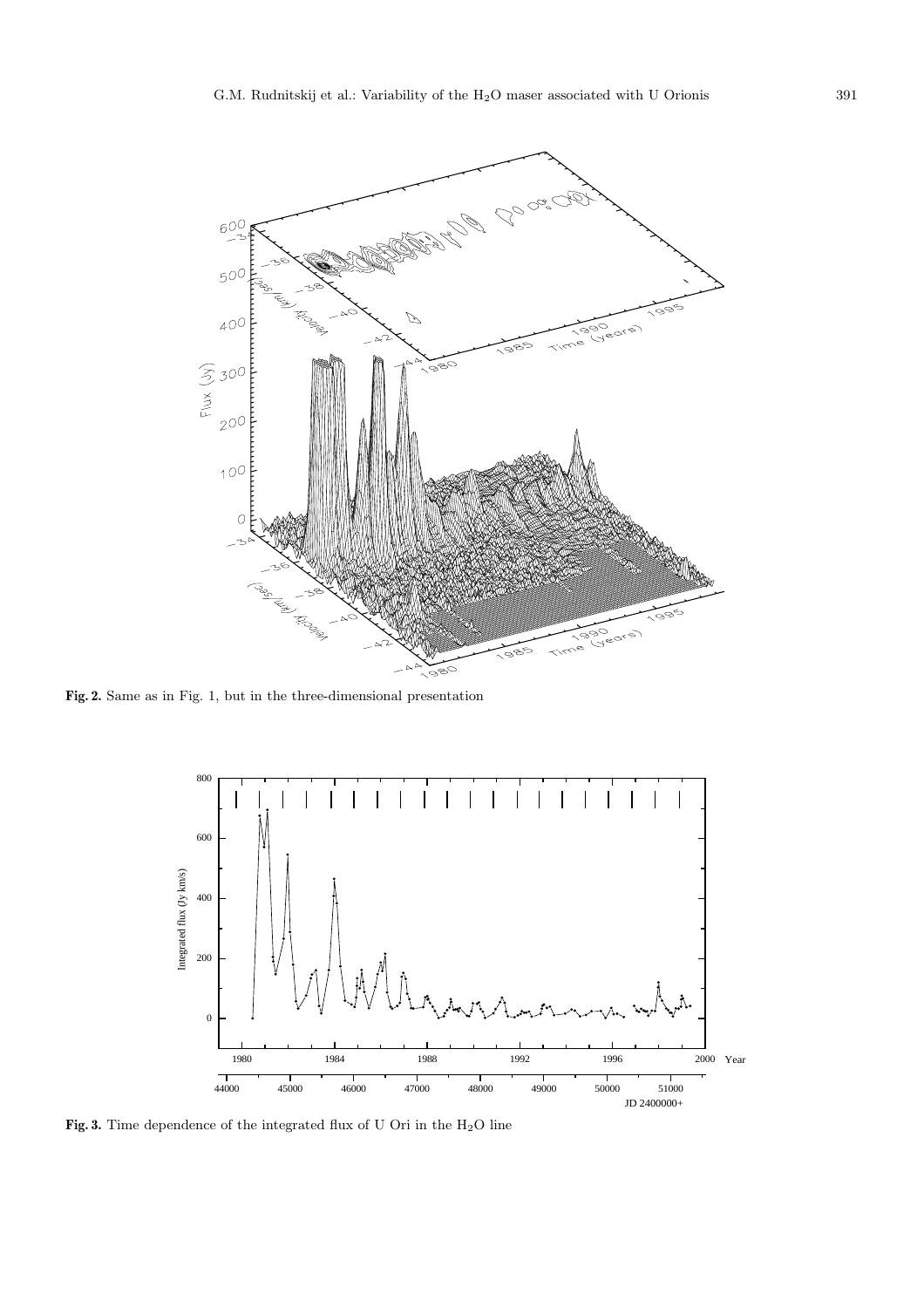

**Fig. 4.** Phase delay (in units of the stellar variability period) between the visual maximum and the  $H_2O$  maser maximum immediately following it



**Fig. 5.** Time dependence of the "radio period" (time interval between two consecutive maxima of the  $H_2O$  maser emission)

The most conspicuous event, as it is visible from Figs. 2 and 3, was the flare of 1980–1981, when the integrated flux density reached  $\sim 900 \text{ Jy km s}^{-1}$ . Then there were two weaker bursts, and again a stronger burst of up to 450 Jy km s<sup> $-1$ </sup> at the end of 1983. By the beginning of 1988 the maser activity calmed down, with bursts' amplitudes of  $30 - 100$  Jy km s<sup>-1</sup>, and remains such until now (late 1999).

The periods of both visual-light and  $H_2O$ -maser variations are subject to fluctuations. Figure 5 presents the lengths of consecutive "radio periods" of U Ori, i.e., time intervals between pairs of consecutive radio maxima in the  $H<sub>2</sub>O$  "radio light curve".

We have also found systematic radial-velocity variations of the  $H<sub>2</sub>O$  maser emission in U Ori. Figure 6 shows the weighted mean radial velocity for the main group of the  $H_2O$  maser features. A long-term drift of the  $H_2O$  velocity centroid is obvious. In our early observations (1980–1981) the radial velocity was between −36.8 and  $-36.9$  km s<sup>-1</sup>. By the end of 1981, there was an abrupt change to  $\sim -37.4$  km s<sup>-1</sup>. Then, until 1995 the mean velocity had been drifting to more positive values.



**Fig. 6.** Weighted mean radial velocity for the main group of the H2O maser features in U Ori



Fig. 7. Averaged and normalised "light curve" of the H<sub>2</sub>O maser U Ori

The extreme value was  $-36.5 \text{ km s}^{-1}$ , and then a turnover toward negative velocities followed. The curve in Fig. 6 may resemble a section of a sine wave.

Finally, in Fig. 7 the averaged and normalised "radio light curve" of the  $H<sub>2</sub>O$  maser U Ori is presented. This curve looks quite smooth, in contrast to the analogous H2O curve for the semiregular variable W Hya (Rudnitskij et al. 1999). For W Hya the curve is sharp-peaked, with a steep ascending branch and a slower, nearly exponential decline.

## **3. Discussion**

The variability of the  $H_2O$  maser emission is most probably due to impact of shock waves on the maser generation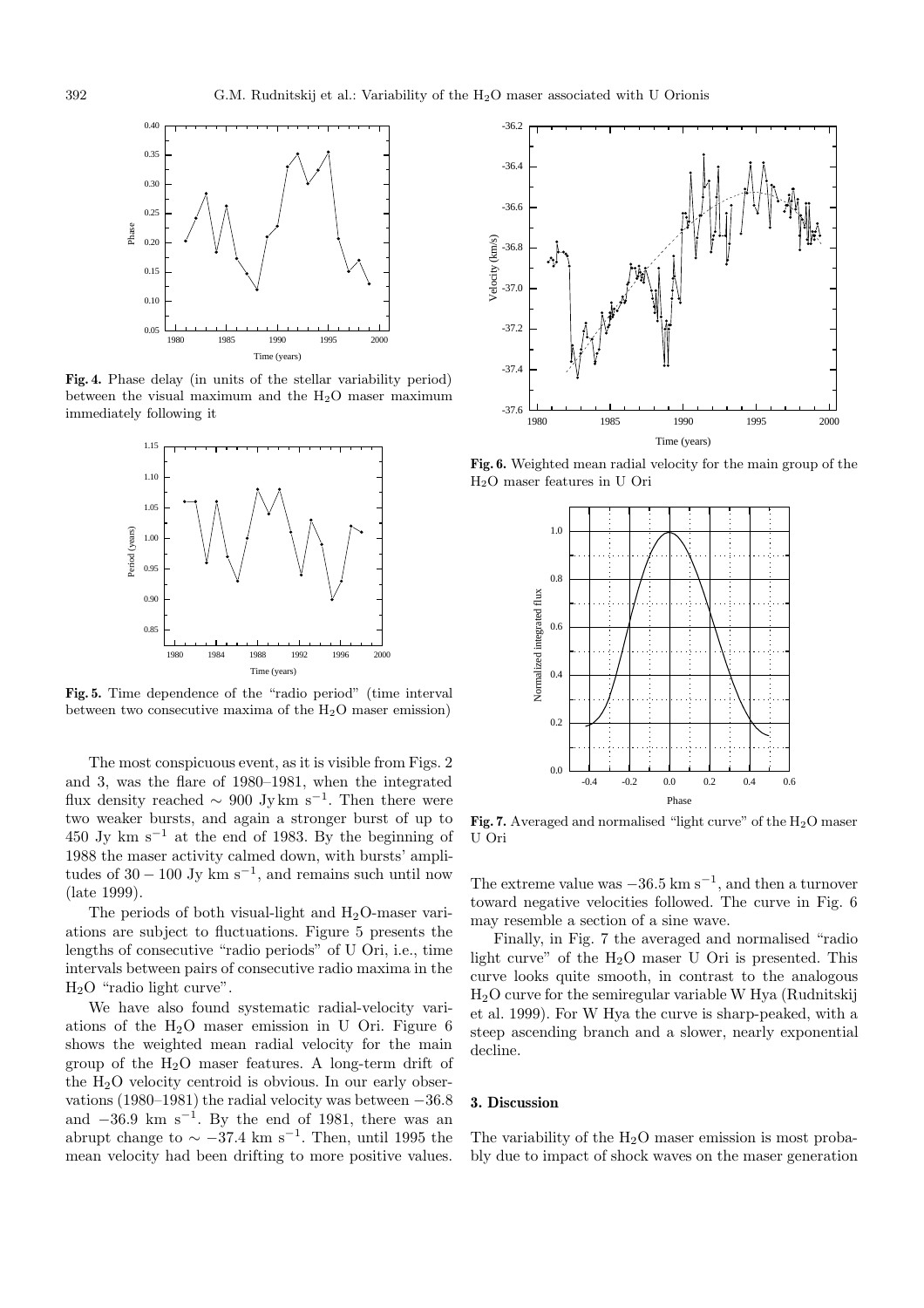region, located at distances of about  $10^{14}$  cm from the star's centre (Rudnitskij & Chuprikov 1990). The circumstellar masers in the SiO and OH lines are also affected by the shock. The SiO masers, closest to the stellar surface, display an outburst first, then there is a rise in the  $H_2O$ and main OH lines, and after that the OH 1612-MHz satellite line may rise. This sequence was traced by us for the star R Leo: after its strong flare in the H $\alpha$  line in May, 1996 (Esipov et al. 1999) there was a rise in SiO (Cho et al. 1998; Herpin et al. 1998) and  $H_2O$  (Esipov et al. 1999). A similar sequence of the SiO and  $H_2O$  line events in early 1980s in R Leo was followed by an OH flare in 1985 (Etoka & Le Squeren 1997), when the shock reached the OH maser generation region.

U Ori showed dramatic variations in the OH lines in 1974, when the type of its OH emission changed (Cimerman 1979; Jewell et al. 1979, 1981). The events consisted of the sudden appearance of strong 1612-MHz radiation, coinciding with the disappearance of the 1667-MHz radiation. Then the 1612-MHz radiation declined and the 1667-MHz line reappeared. Unfortunately there are no data on systematic SiO or  $H_2O$  line monitoring at nearby previous epochs. However, it is known that at least in September, 1976 the H2O emission in U Ori was quite weak, below  $\sim 12$  Jy (Spencer et al. 1979).

The next activity cycle of U Ori started in late 1970s. The exact date of its onset is not known, since there are no  $H\alpha$  or SiO data available. As mentioned above, the H2O maser flared between June and October, 1980. Wallerstein (1985) notes that the  $H_2O$  flare we observed in 1980 may be related to the emission-line activity, observed by him in the preceding star's cycles, and hence to shocks emerging from the star. Another, weaker flare of up to  $\sim 450 \text{ Jy km s}^{-1}$  at the end of 1983 is probably connected with the SiO flare of the end of 1982, observed by Nyman & Olofsson (1986).

In the intervals between the sequences of the superactivity events  $(H\alpha - SiO - H_2O - OH(main) - OH(1612))$ the  $H<sub>2</sub>O$  maser U Ori is weak. In addition to the absence of the shock-wave pumping, the cause for this may be the lack of an appropriate  $H_2O$  maser medium.

Rudnitskij & Chuprikov (1990) proposed a model, in which the  $H_2O$  maser emission is generated within a "quasi-stationary layer" (QSL) of gas (the term is due to Hinkle et al. 1982), which is located at  $r \sim 10^{14}$  cm from the star's centre and has an approximately zero velocity with respect to the star. The gas temperature  $T_{\rm g}$  in QSL is on the average about 800 K, the density  $n_H$  may be  $10^{11}$  cm<sup>-3</sup>. QSL represents a temporary stop of the mass lost by the star, the matter is infalling toward the stellar surface from the QSL inner boundary and outflowing from the outer one. The physical conditions at the QSL radius are favourable for dust formation and  $H_2O$  maser effect in the above scheme.

In the model of Rudnitskij & Chuprikov (1990) the H2O maser is pumped by a moderate-strength shock

 $(v<sub>s</sub> ~ 6 - 10 \text{ km s}^{-1})$  reaching QSL and creating nonequilibrium conditions in the postshock matter, where the gas is heated promptly and the dust remains cooler for some time. Thus, a collisional-radiative pumping on rotational  $H<sub>2</sub>O$  transitions (*CRr* in the classification of Strel'nitskij 1984) can operate. The effectiveness of the mechanism is proportional to the difference of  $T_{\rm g}$  and  $T_{\rm dust}$ . In the absence of a shock the dust temperature is controlled mainly by stellar radiation. After the shock passage the temperature rises, and as  $T_{\text{dust}} \rightarrow T_{\text{g}}$ , the efficiency of the H<sub>2</sub>O pumping decreases.

The above model of a thin  $H_2O$  masering shell, expanding outward behind a shock front, is supported by the  $H_2O$  interferometry data of Lada et al. (1981) and Bowers & Johnston (1994). Their maps of U Ori indicate that the maser emission at the most negative ("bluemost") velocities is approximately centred on the stellar position, thus being located at the near side of the circumstellar envelope, approaching the observer, whereas the emission at velocities close to  $V_*$  is distributed (though nonuniformly, in several clumps) over a wider region, probably outlining the entire  $H_2O$  shell. The emission redshifted with respect to  $V_*$  is spread in a smaller region, also within the expectations of the same model. Furthermore, the entire velocity set of the  $H_2O$  shell is visible in the highsensitivity  $H_2O$  line profiles of Bowers (1992) as a tail of faint emission ( $F_\nu \sim 100$  mJy), extending from  $V_*$  to as far as  $V_{blue} \sim -49.5$  km s<sup>-1</sup>, marking the bluemost boundary of the profile and yielding an estimate of the shock velocity  $v_s \sim V_{blue} - V_* \sim 11.4 \text{ km s}^{-1}$ , in agreement with the value accepted in our model  $(10 \text{ km s}^{-1})$ . Stronger shocks may mark some light cycles of the star when occasional higher-intensity emission, accessible to our observations (less sensitive than those of Bowers 1992) appeared at blueshifted velocities. This emission is seen in Fig. 2 as "ripple" at velocities of  $-41$  to  $-43$  km s<sup>-1</sup>, especially in 1981 (soon after the giant flare) and in 1997. Unfortunately, our velocity coverage of this portion of the spectrum is not complete enough.

An independent confirmation of a thin-shell model for H2O masers in long-period variables may come also from Colomer et al. (2000) who mapped several Miras and SRs in the 1.35-cm H2O line on VLA (among them, U Ori was observed, too, but unfortunately not resolved). A 3D model fit by Colomer et al. showed that at least for some stars they observed (U Her, R LMi, R Cas and others) the H2O maser structure can be best represented as a thin expanding shell, in agreement with our above reasonings.

Note, however, that the actual shape of the circumstellar envelope of U Ori may be not so simple as the spherically-symmetrical structure we have assumed. The results of the OH interferometry, referring to the regions of the envelope slightly outward from the  $H_2O$  shell (Reid et al. 1979; Fix et al. 1980; Chapman & Cohen 1985; Bowers & Johnston 1988; Chapman et al. 1991), indicate that mass loss (and hence the distribution of circumstellar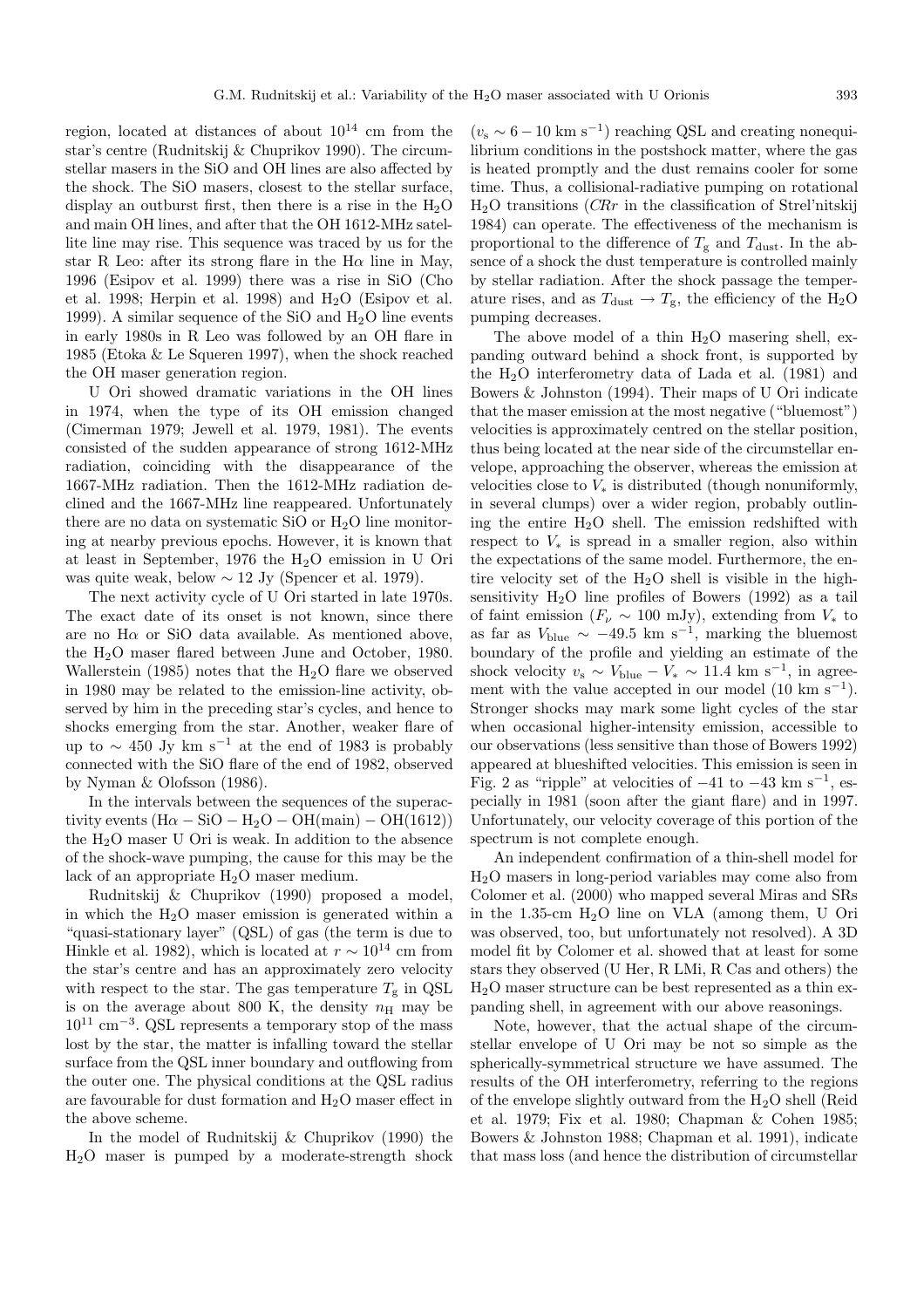matter in U Ori) may have a form of a bipolar outflow, though with some element of spherical symmetry. The same is testified to by detailed modelling of the OH masers around U Ori (Bowers 1991). This asymmetry should be taken into account in further modelling.

 $\text{QSL}$  hosting the  $\text{H}_2\text{O}$  maser may temporarily vanish and then reappear as a result of an episode of enhanced mass loss by the star (Hinkle et al. 1984). This explains the observed lack of the  $H_2O$  maser emission in U Ori and some other Miras during several cycles of light variations (Esipov et al. 1999 and references therein). The flare of the H2O maser U Ori in 1980–1982 may be associated with rebuilding of QSL after the period of maser absence and weakness in 1976–1980. Infrared data (Danchi et al. 1994) and an analysis of OH data (Etoka & Le Squeren 1997) show that the circumstellar envelope of U Ori is indeed a peculiar one, with little dust located close to the star, and with mass loss in isolated episodes, separated by a decade or so. Hence we can associate this information with temporary disappearance of QSL and of the H2O maser.

In our model, the phase delay  $\Delta\varphi$  between visual and subsequent  $H_2O$  maximum is different for different light cycles of U Ori (Fig. 4). Accordingly, the interval between consecutive  $H_2O$  maxima varies (Fig. 5). As said above, the dust is not abundant in the shell of U Ori. Since the  $CRr$  pumping we assume in our model is quite sensitive to the amount of dust available, then small variations of the dust content and displacements of the inner boundary of dust formation in separate light cycles affect both the maser intensity and phase delay  $\Delta\varphi$ .

Of interest is also the long-term drift of the  $H_2O$ maser velocity centroid (Fig. 7). Note that the dominant maser emission is mainly redshifted with respect to the stated above stellar centre-of-mass velocity  $-38.1 \text{ km s}^{-1}$ , though, with an account of the probable error of this figure  $(\pm 1.3 \text{ km s}^{-1})$  it may fall within the velocity range shown in Fig. 6. The general trend is a sinewavelike variation with some jumps "blueward", superimposed onto it, for instance, in 1989–1990, with more blueshifted ripple, see also Fig. 2. However, the flare of 1980–1981 took place at a *redshifted* velocity  $(-36.8 \text{ km s}^{-1})$ . This may be due to longer amplification paths, extending from the far, receding side of the expanding shell just after rebuilding of QSL, whereas the sinewave probably reflects the long-term dynamics of QSL: QSL, while present, is as if "breathing", sometimes infalling, sometimes expanding outward. A detailed discussion of this phenomenon will be given elsewhere.

The correlation of the  $H<sub>2</sub>O$  maxima following visual maxima with some delay  $\Delta\varphi$  is explained as follows. The shock propagating within QSL at  $v_s \sim 6 - 10$  km s<sup>-1</sup> pumps the  $H_2O$  molecules, serving as the source of energy. At the same time the dust, which is a sink of energy, is heated mainly by stellar radiation. The latter, peaking in the infrared, varies lagging behind the visual light by  $\Delta\varphi$  of up to 0.4P (Lockwood & Wing 1971). As the infrared radiation is increasing, the pumping effectiveness is falling, the maser emission is going down, too. Thus, the peak of the maser radiation takes place at  $\Delta\varphi \sim 0.2$  after the visual maximum.

The variability curve of the  $H_2O$  maser emission is a result of interplay between the direct shock-wave pumping and heating of dust by stellar radiation; the latter thus indirectly damps the maser by reducing the efficiency of the sink. The shock may be constantly present within the molecular zone coinciding with QSL, while the sink has variable efficiency depending on the infrared stellar irradiation of dust. This scheme (Berulis et al. 1998) is a modification of the model of Rudnitskij & Chuprikov (1990), which included only direct effects of a shock on QSL. It was applied to the  $H_2O$  maser RR Aql (Berulis et al. 1998) in an attempt to reconcile obvious correlation of the  $H<sub>2</sub>O$  maser emission, mimicking with a delay of 0.2−0.3P the visual brightness, with a long travel time of the shock: for a shock front with  $v_s \sim 10 \text{ km s}^{-1}$  it may take about two years to reach QSL and to produce the required pumping; the shock then arrives to QSL at an arbitrary stellar phase. The visual- $H_2O$  correlation may still persist, though  $\Delta\varphi$  may be quite arbitrary. For instance, in the case of the  $H_2O$  maser associated with the semiregular M-type supergiant VX Sgr  $\Delta\varphi$  in the course of our observations (1981–1998) was progressively increasing from zero to  $\sim 1P$  ( $P = 732<sup>d</sup>$ ) (Esipov et al. 1999). However, in distinction from the giant U Ori, the circumstellar envelope of VX Sgr is much larger, with the  $H_2O$ maser region located at  $\sim 10^{15}$  cm from the stellar centre. Similar estimates for VX Sgr show that for this star  $\Delta\varphi$  may in reality be as long as  $10 - 15P$ . In this case, only constructing a correlation function of the  $H_2O$  maser variations and visual light curve at a time interval of a few decades may help to test the model with more confidence.

## **4. Conclusions**

We have been monitoring the maser emission of the Mira Ceti-type variable star U Ori in the  $1.35$ -cm  $H<sub>2</sub>O$  line during 19 years (1980–1999). The star was quite active in the H2O line in 1980–1988, with a giant flare that took place between June and October, 1980. Then the curve of the integrated  $H_2O$  flux variability of U Ori went on in the mode of damped oscillations and finally stabilised in the form of repeated outbursts to a level of  $50-100$  Jy km s<sup>-1</sup>, following the visual light maxima of the star with some phase delay  $\Delta\varphi$ . The phase delay did not remain constant, varying from one variability cycle to another. These results confirm the main conclusion we drew earlier (Berulis et al. 1994) about quasi-periodic variations of  $\Delta\varphi$  with a certain "superperiod" of the star's activity, about 9 years long.

Once per each "superperiod" the star sends a powerful shock, which consecutively excites emissions in the  $H\alpha$ , SiO,  $H_2O$ , and OH lines. Such a sequence of events was traced by us in the Mira R Leo (Esipov et al. 1999).